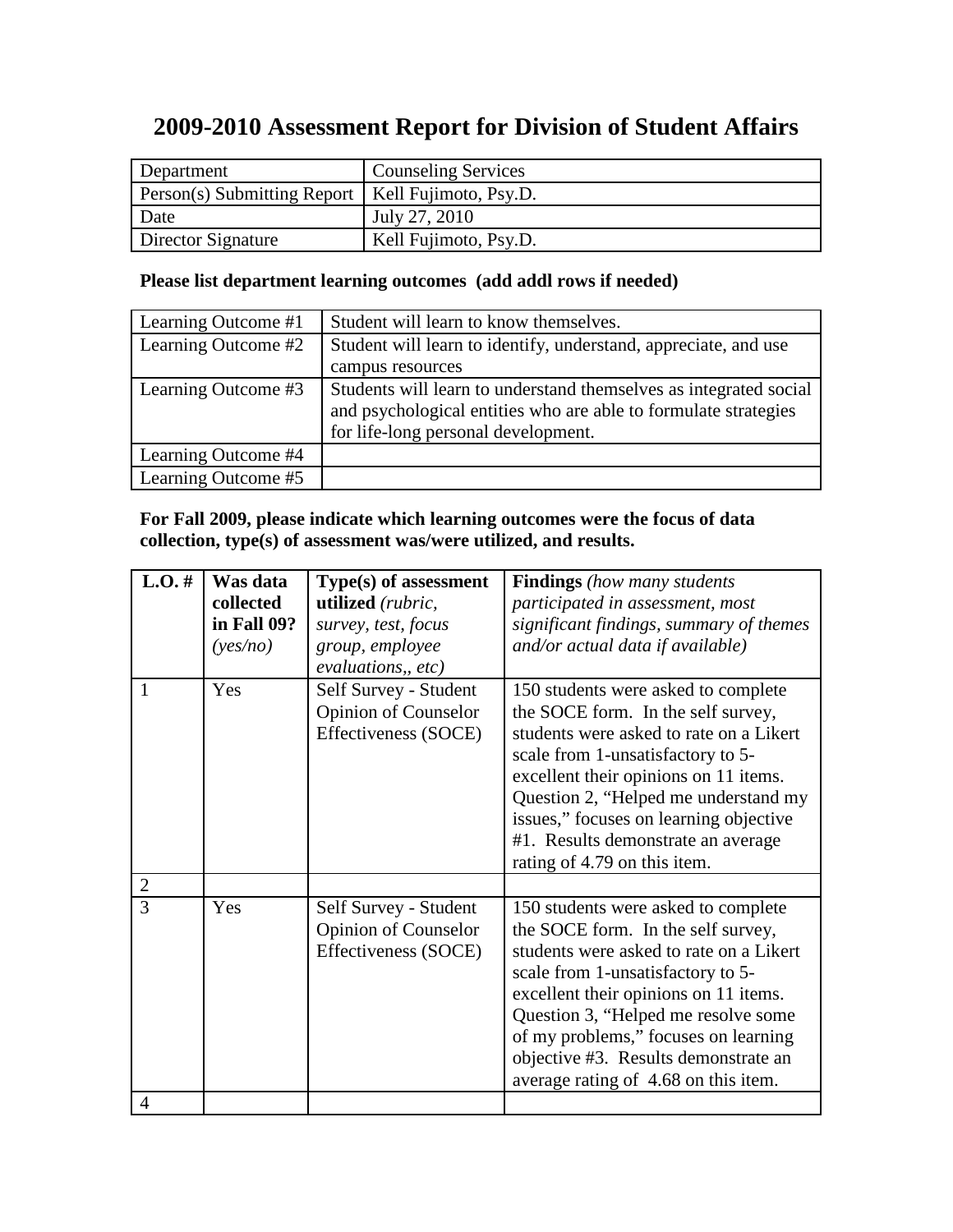|--|

**For Fall 2009, please indicate if findings noted above were discussed in your department and/or what actions have been taken in response to the findings.**

| L.O.<br># | <b>How were findings</b><br>analyzed?<br>(statistical analysis,<br>generation of<br>common themes,<br>benchmarked with<br>previous data) | <b>How were findings</b><br>communicated to<br>staff in your<br>department? (staff<br>meeting, retreat,<br>email, etc) | Actions taken as a result of<br><b>findings</b> (revised training, revised)<br>curriculum for workshops, revised<br>materials, development of a new<br><i>instrument, revised instrument, etc)</i> |
|-----------|------------------------------------------------------------------------------------------------------------------------------------------|------------------------------------------------------------------------------------------------------------------------|----------------------------------------------------------------------------------------------------------------------------------------------------------------------------------------------------|
| 1         | Statistically<br>analyzed with<br>individual<br>counselor ratings                                                                        | Counselors were<br>provided a<br>summary report of<br>the analysis                                                     | Coordinators of the department<br>continued to assess the instrument<br>(SOCE)<br>The department was reminded of<br>the importance of the instrument in<br>evaluation.                             |
| 3         | Statistically<br>analyzed with<br>individual<br>counselor ratings                                                                        | Counselors were<br>provided a<br>summary report of<br>the analysis                                                     | Coordinators of the department<br>continued to assess the instrument<br>(SOCE)<br>The department was reminded of<br>the importance of the instrument in<br>evaluation.                             |
|           |                                                                                                                                          |                                                                                                                        |                                                                                                                                                                                                    |

**For Spring 2010, please indicate which learning outcomes were the focus of data collection, type(s) of assessment was/were utilized, and results.**

| $L.O.$ # | Was data<br>collected<br>in Spring<br>10?<br>(yes/no) | Type(s) of assessment<br>utilized (rubric,<br>survey, test, focus<br>group, employee<br>evaluation, etc) | <b>Findings</b> (how many students<br>participated in assessment, most<br>significant findings, summary of themes<br>and/or actual data if available)                                                                                                                                                                                                      |
|----------|-------------------------------------------------------|----------------------------------------------------------------------------------------------------------|------------------------------------------------------------------------------------------------------------------------------------------------------------------------------------------------------------------------------------------------------------------------------------------------------------------------------------------------------------|
|          | <b>Yes</b>                                            | Self Survey - Student<br><b>Opinion of Counselor</b><br>Effectiveness (SOCE)                             | 197 students were asked to complete<br>the SOCE form. In the self survey,<br>students were asked to rate on a Likert<br>scale from 1-unsatisfactory to 5-<br>excellent their opinions on 11 items.<br>Question 2, "Helped me understand my<br>issues," focuses on learning objective<br>#1. Results demonstrate an average<br>rating of 4.76 on this item. |
|          |                                                       |                                                                                                          |                                                                                                                                                                                                                                                                                                                                                            |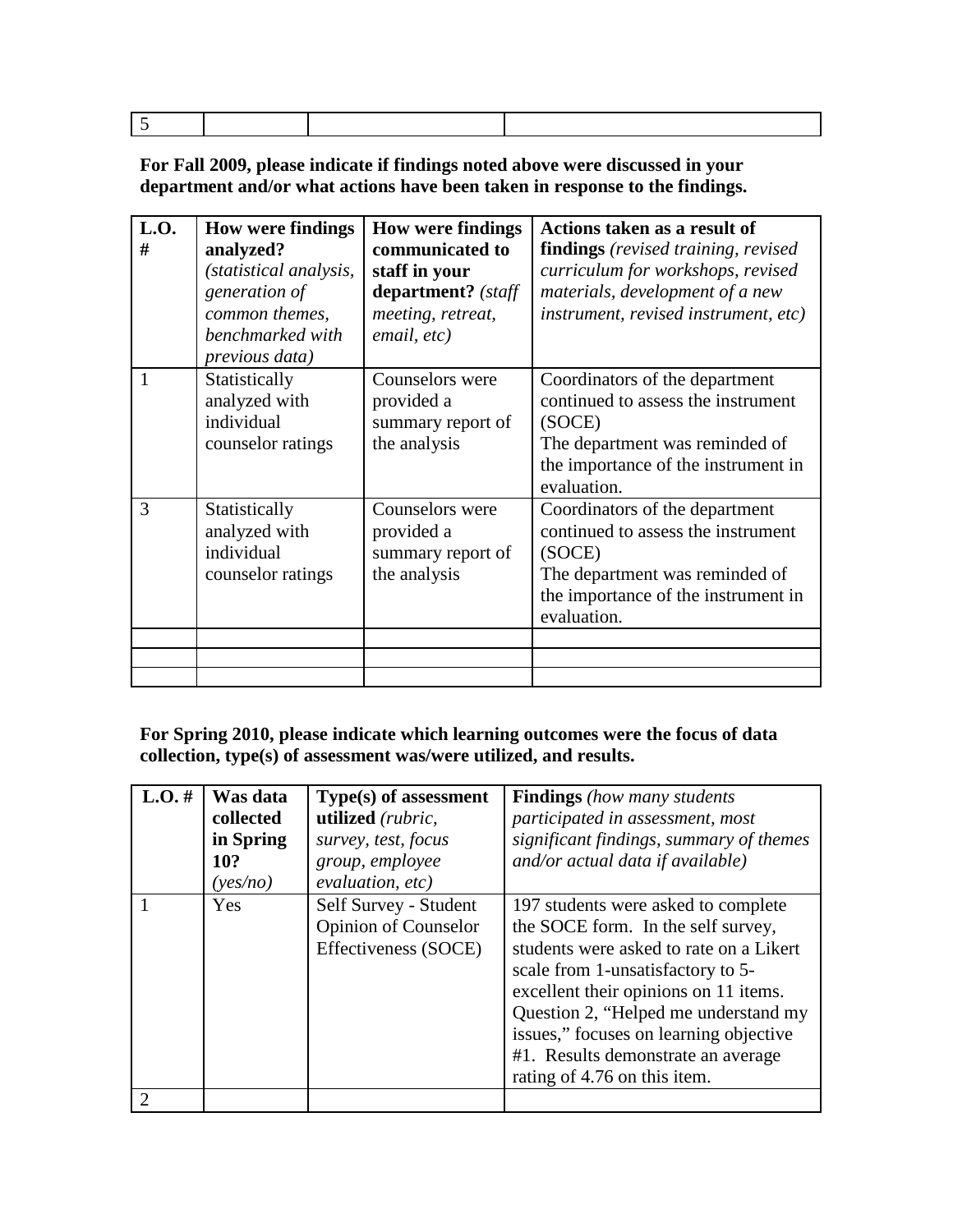| Yes | Self Survey - Student<br><b>Opinion of Counselor</b><br>Effectiveness (SOCE) | 197 students were asked to complete<br>the SOCE form. In the self survey,<br>students were asked to rate on a Likert<br>scale from 1-unsatisfactory to 5-<br>excellent their opinions on 11 items.<br>Question 3, "Helped me resolve some<br>of my problems," focuses on learning<br>objective #3. Results demonstrate an<br>average rating of 4.71 on this item. |
|-----|------------------------------------------------------------------------------|-------------------------------------------------------------------------------------------------------------------------------------------------------------------------------------------------------------------------------------------------------------------------------------------------------------------------------------------------------------------|
|     |                                                                              |                                                                                                                                                                                                                                                                                                                                                                   |
|     |                                                                              |                                                                                                                                                                                                                                                                                                                                                                   |

## **For Spring 2010, please indicate if findings noted above were discussed in your department and/or what actions have been taken in response to the findings.**

| L.O.<br># | <b>How were findings</b><br>analyzed?<br>(statistical analysis,<br>generation of<br>common themes,<br>benchmarked with<br>previous data) | <b>How were findings</b><br>communicated to<br>staff in your<br>department? (staff<br>meeting, retreat,<br>email, etc) | Actions taken as a result of<br><b>findings</b> (revised training, revised)<br>curriculum for workshops, revised<br>materials, development of a new<br>instrument, revised instrument, etc) |
|-----------|------------------------------------------------------------------------------------------------------------------------------------------|------------------------------------------------------------------------------------------------------------------------|---------------------------------------------------------------------------------------------------------------------------------------------------------------------------------------------|
| 1         | Statistically<br>analyzed with<br>individual<br>counselor ratings                                                                        | Counselors were<br>provided a<br>summary report of<br>the analysis                                                     | Coordinators of the department<br>continued to assess the instrument<br>(SOCE)<br>The department was reminded of<br>the importance of the instrument in<br>evaluation.                      |
| 3         | Statistically<br>analyzed with<br>individual<br>counselor ratings                                                                        | Counselors were<br>provided a<br>summary report of<br>the analysis                                                     | Coordinators of the department<br>continued to assess the instrument<br>(SOCE)<br>The department was reminded of<br>the importance of the instrument in<br>evaluation.                      |
|           |                                                                                                                                          |                                                                                                                        |                                                                                                                                                                                             |
|           |                                                                                                                                          |                                                                                                                        |                                                                                                                                                                                             |
|           |                                                                                                                                          |                                                                                                                        |                                                                                                                                                                                             |

**For Fall 2010, please indicate which learning outcomes will be the focus of data collection and what type(s) of data collection will be utilized.** 

| $L.O.$ # | Will data be collected in | <b>Type of assessment utilized</b> (rubric, survey,                |
|----------|---------------------------|--------------------------------------------------------------------|
|          | Fall 10? ( $ves/no$ )     | test, focus group, evaluations, etc)                               |
|          | Yes                       | Self Survey - Student Opinion of Counselor<br>Effectiveness (SOCE) |
|          | Yes                       | Workshop and/or group evaluations                                  |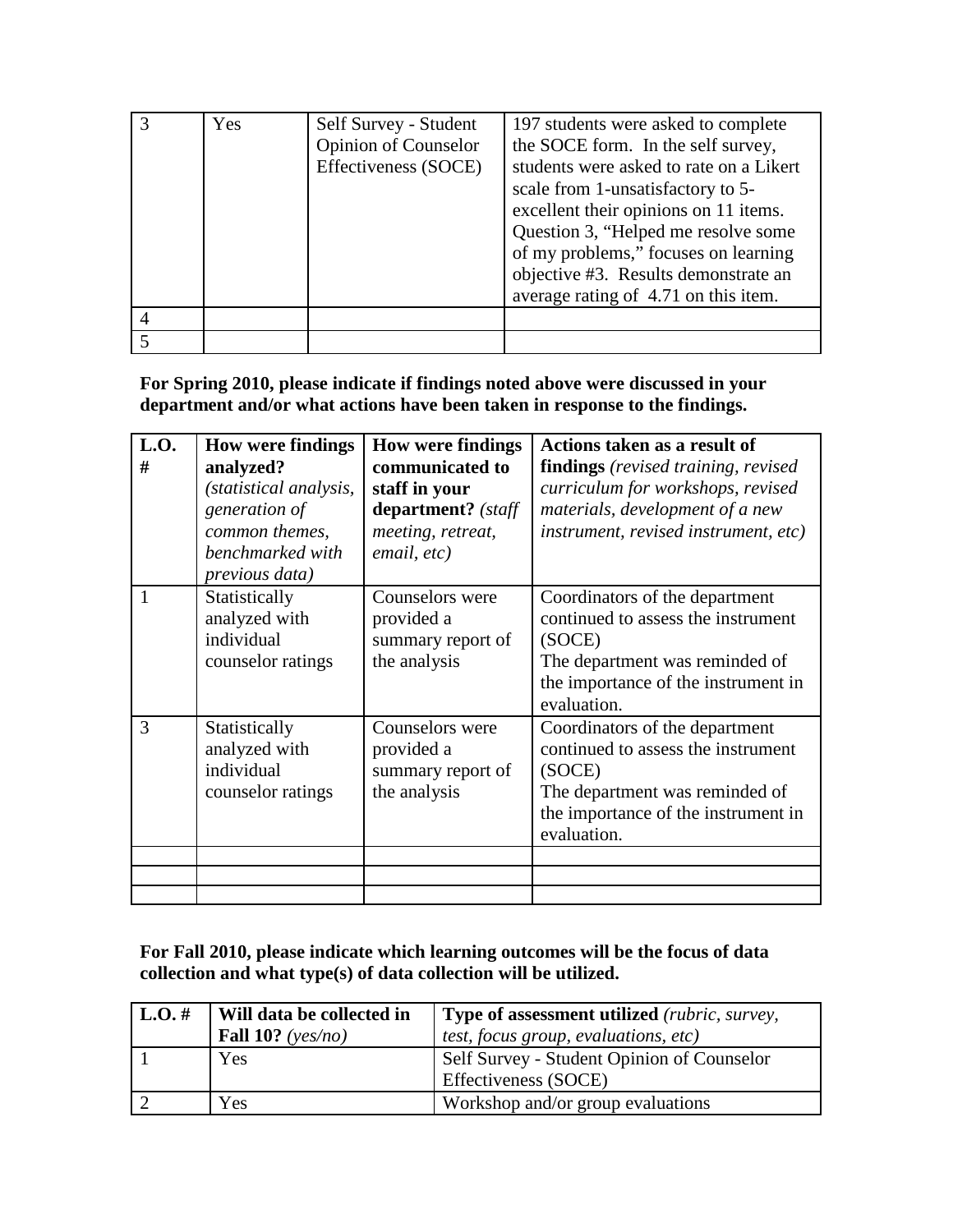| ces ) | Self Survey - Student Opinion of Counselor<br>Effectiveness (SOCE) |
|-------|--------------------------------------------------------------------|
|       |                                                                    |
|       |                                                                    |

### **Based on your assessment experience in 2009-10, what changes (if any) do you plan to make for 2010-11 related to learning outcomes?** *(instrument, analysis,*

*communication to staff, etc)*

1) Better communication of our learning objectives with an emphasis on assessing whether or not we are meeting them.

2) Explore the learning objectives and re-evaluate its alignment with the Department's and University's mission.

3) Re-examine and modify current assessment instruments or develop new methods that address our learning objectives.

**For 2009-10, please indicate any satisfaction assessments that were completed for your department.** 

| Date and type<br>of assessment<br>(survey, focus<br>group, etc) | What areas were<br>assessed related to<br>satisfaction?<br>(services, service<br>hours, customer<br>service, etc. | Findings (# of students who responded,<br>response rate, summary of themes, etc)                                                                                                                                     |
|-----------------------------------------------------------------|-------------------------------------------------------------------------------------------------------------------|----------------------------------------------------------------------------------------------------------------------------------------------------------------------------------------------------------------------|
| December<br>$2009$ ; Survey                                     | Effectiveness of<br>Personal and<br>Educational<br>Counseling                                                     | 163 students completed the SOCE forms for<br>educational and personal counseling. During<br>the Fall 2009, the department mean for the 11<br>items evaluated ranged from 4.58 to 4.89 on a<br>1 to 5 Likert Scale.   |
| May 2010;<br>survey                                             | Effectiveness of<br>Personal and<br>Educational<br>Counseling                                                     | 227 students completed the SOCE forms for<br>educational and personal counseling. During<br>the Spring 2010, the department mean for the<br>11 items evaluated ranged from 4.55 to 4.94 on<br>a 1 to 5 Likert Scale. |